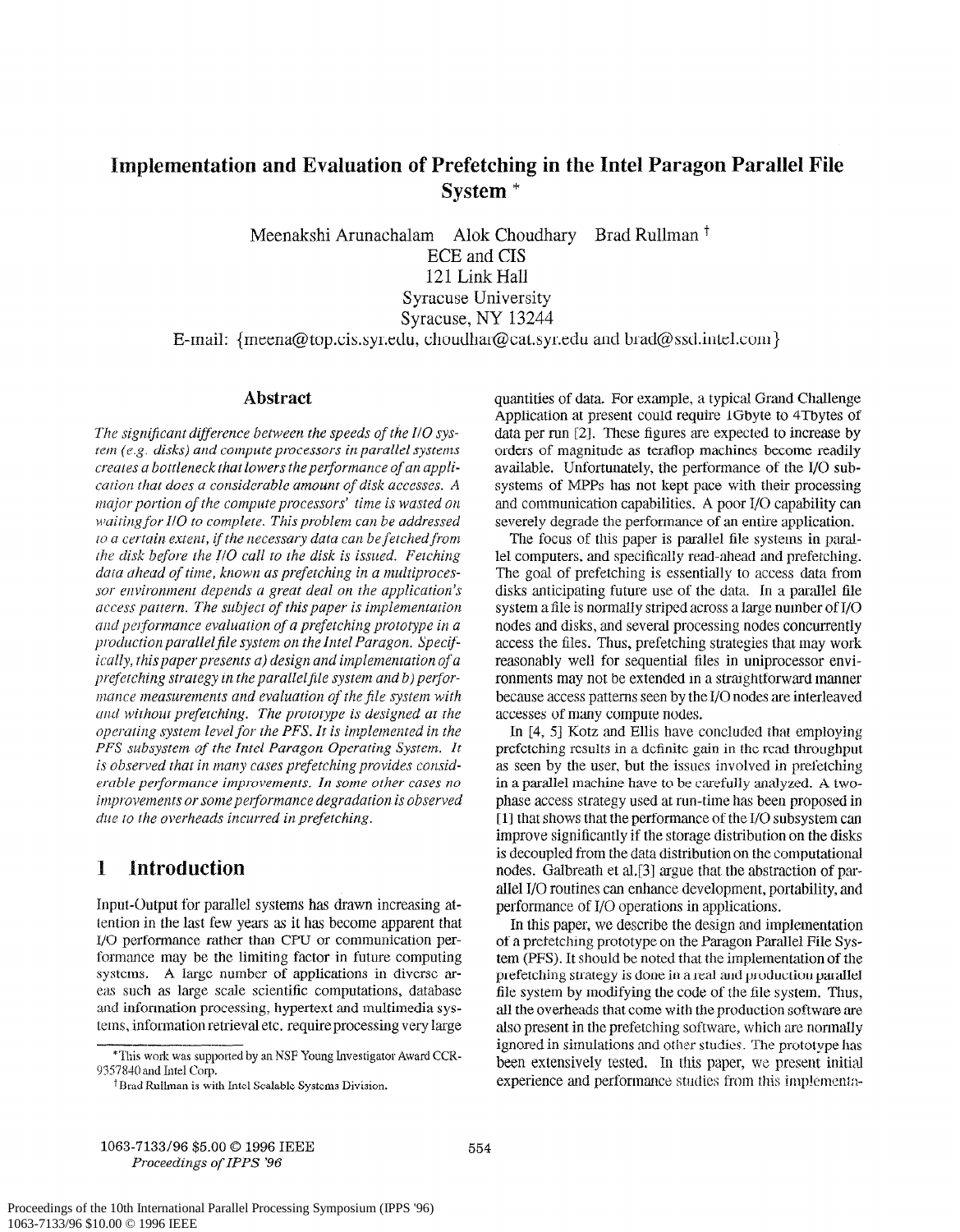tion. The results show that in many situations it is beneficial to perform prefetching, and in some situations prefetching does not provide any benefits.

The rest of the paper is organized as follows. A brief description of the architecture of the Intel Paragon system, the PFS and the PFS I/O modes is presented in Section 2. This is followed by the implementation details of the prefetching prototype in Section 3. The performance measurements and evaluation of the prototype are presented and analyzed in Section 4. Conclusions and future work are presented in Section 5.

### 2 Intel Paragon and the PFS

The Intel Paragon is a massively parallel supercomputer with a large number of nodes connected by a high-speed mesh interconnect network. Each node is populated with an i860 processor (SMP nodes are available with three i860 processors) and 16 MBytes or more of memory. The nodes can operate individually or as a group to run a parallel application in the MIMD fashion. The nodes are classified into service nodes, compute nodes and I/O nodes. This classification is based on the functionality of the nodes in a system. Service nodes are used for interactive processes, compute nodes run compute-intensive applications and I/O nodes manage the system's disk and tape drives, network connections, and other I/O facilities.

The PFS is designed to provide high bandwidth necessary for parallel appIications. This is accomplished by striping the files across a group of regular Unix File Systems (UFS) which are located on distinct storage devices, and by optimizing access to these file systems for large transfers. Any number of PFS file systems may be mounted in the system, each with different default data striping attributes and buffering strategies. Stripe attributes describe how the file is to be laid out via parameters such as the stripe unit size (unit of data interleaving) and the stripe group (the I/O node disk partitions across which a PFS file is interleaved). Currently supported buffering strategies allow data buffering on the I/O nodes to be enabled or disabled.

When buffering is disabled, a technique called Fast Path  $I/O$  is used to avoid data caching and copying on large transfers. The file system buffer cache on the Paragon OS server is bypassed, as is the client-side memory mapped file support used by default in the UFS file systems. Instead, Fast Path reads data directly from the disks to the user's buffer, and writes from the user's buffer directly to the disks. Also, file system block coalescing is done on large read and write operations, which reduces the number of required disk accesses when blocks of the file are contiguous on the disk.

The Paragon PFS provides a set of file sharing modes (Figure 1) for coordinating simultaneous access to a file from multiple application processes running on multiple nodes. These modes are essentially hints provided by the application to the file system which indicate the type of access that will be done. These hints allow the file system to optimize the I/O accesses based on the desired file layout, the degree of parallelism, and the level of data integrity required. The I/O mode can be set when a file is opened, and the application can also set/modify the I/O mode during the course of reading or writing the file.



Figure 1: Paragon Parallel File System I/O modes

Figure 2 displays the read performance of most of the various PFS I/O modes supported by the PFS. These results were obtained on a Paragon with 8 compute nodes and 8 I/O nodes, with all compute nodes reading a single shared file. Each I/O node was configured with a single SCSI-8 card and RAID array: it should be noted that SCSI- 16 hardware is also available that effectively quadruples the bandwidth available on each I/O node. In the graph, data for the "Separate Files" case is also presented for comparison with the I/O mode data; in this case each compute node accesses a unique file rather than opening a shared file. The prefetching prototype described in the remainder of this paper was implemented using the M-RECORD mode. This mode was chosen because it is well suited for the SPMD programming model, in which applications performing an extensive amount of I/O usually distribute the data equally among the I/O nodes for load-balancing and concurrency.



Figure 2: Read Performance of the PFS I/O Modes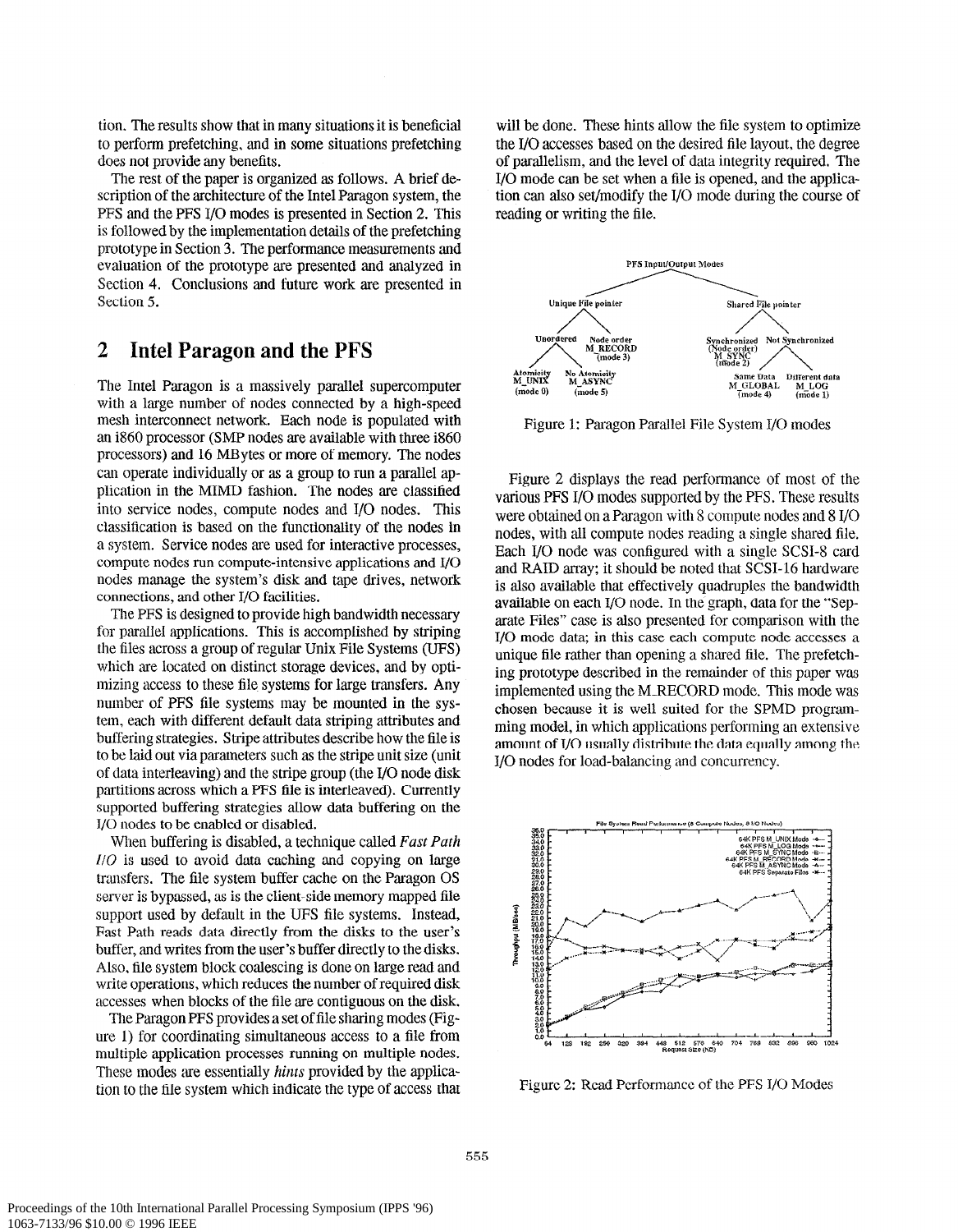# 3 Prefetching Prototype Implementation

A read request to aPFS file can be issued either as a blocking (synchronous) or a non-blocking (asynchronous) request. There are two main phases for any asynchronous request and they are, the *request setup* and *posting phase*. During the setup phase, the incoming request for read is allocated an interrual structure for tracking the state of request during the asynchronous processing. A pointer to this structure then resides in the list of pointers maintained for active asynchronous requests issued by the user. Associated with each request structure is an asynchronous request thread (ART). The ART will concurrently post and process the user's I/O request while the user thread is performing other operations. The input parameters of the asynchronous read operation [6] are passed to the ART and the ART is initialized. Once the ART is initialized, it begins processing asynchronous requests that are queued in a FIFO manner on the active list. The read request to the disk is itself performed by the ART using the Fast Path I/O technique described earlier. The data is read directly from the disk to the user's buffer.

The prefetch requests are implemented like the asynchronous read requests making use of the existing support for asynchronous read requests in the Paragon OS. They are issued as asynchronous requests by the user thread following any read request to a PFS file. The prefetching requests 'are dynamic in nature and totally driven by the application's access requests. Details about when and where to prefetch is derived from the read request from the application. The prefetch request is issued in anticipation of another read request issued by the same user thread on the same file. The prototype prefetches only one block of data it anticipates will be needed for the future read request. A read prefetch request is issued from the client-side of the Paragon OS for every read request that is issued by the user. Once the asynchronous request is done, the data that has been read is stored in a buffer along with other details such as the PFS file offset, the size of the data in bytes etc. This prefetch buffer structure is part of a list of all the prefetch buffer structures of data that have been prefetched from that particular file. The prefetch buffer list is a part of the internal structure of that file. When the Ele is opened newly by a process, the prefetch list gets initiahzed and as the read requests come in, new prefetch buffers are added onto the list. Memory for the prefetch buffers is allocated in the compute node. At the time the process closes the Ele, all the prefetch buffers are freed and the prefetch buffer list points to a null pointer.

All the individual file pointers are required to point to the same location before a read request is issued in any of the PFS I/O modes. Before processing the read request, the Paragon OS sets the individual file pointers from the nodes to point to the starting locations of separate areas in the file. Once the reading is complete, all the node file pointers point to one common location which is the end of all the separate

areas. In the case of prefetching, the data from a read request is stored in a prefetch buffer which is located in the memory of the compute node. Also, the file pointer is not changed in the process of prefetching. This is done to present a file system image that is consistent with the application's read requests.

# 4 Performance Measurements and Evaluation of the Prototype

The performance measurements and evaluation of the prefetching implementation was performed on a Paragon consisting of 8 compute nodes and 8 I/O nodes each with 32 MB of memory. The default block size was 64KB and default stripe factor 8.

The workload programs opened files in the M\_RECORD mode. Delays were introduced between I/O accesses in this synthetic workload to simulate the computation phases of a program. To measure the performance of our prefetching prototype, the workload performed extensive I/O on large files.

The PFS file system block size is the basic unit of transfer between the file system and the storage device. Read and write request sizes that are a multiple of the block size and start at a file system block boundary provide greater throughput than those request sizes that are not a multiple of the file system block size. This is because there is a higher overhead involved in creating temporary buffers for the size of the "partial" blocks and copying only the necessary data from a transferred block.

The stripe unit size along with the stripe factor determines how a particular request gets directed to the I/O nodes as shown in Figure 3. If the request size  $sz$  is larger than the stripe unit size  $su$ , then the first of the  $sz/su$  requests go to the first I/O node and the second of the  $sz/su$  requests to the second I/O node and so on.

When an application is executed with prefetching at the system-level, the read access time for a block as observed by the application may be less than the actual disk access time for reading that block. This is due to the fact that prefetching makes the read access time appear less than it actually is by reading the block before the read request was issued. This is exactly what we would like to achieve with prefetching. Essentially, we would like to prefetch those blocks that will be used by the application in the near future. When a prefetched block is used to serve a future request from the application, we say that there is a  $hit$  on that block.

Although hit-ratio serves as a good measure of performance in a sequential program, in a parallel programming model, overall read bandwidth seen by an application is a better measure of performance. This is because, a collective I/O (refers to I/O by all the nodes on which an application program executes, e.g. reading one column (distinct) each of a matrix by all processors) request is considered complete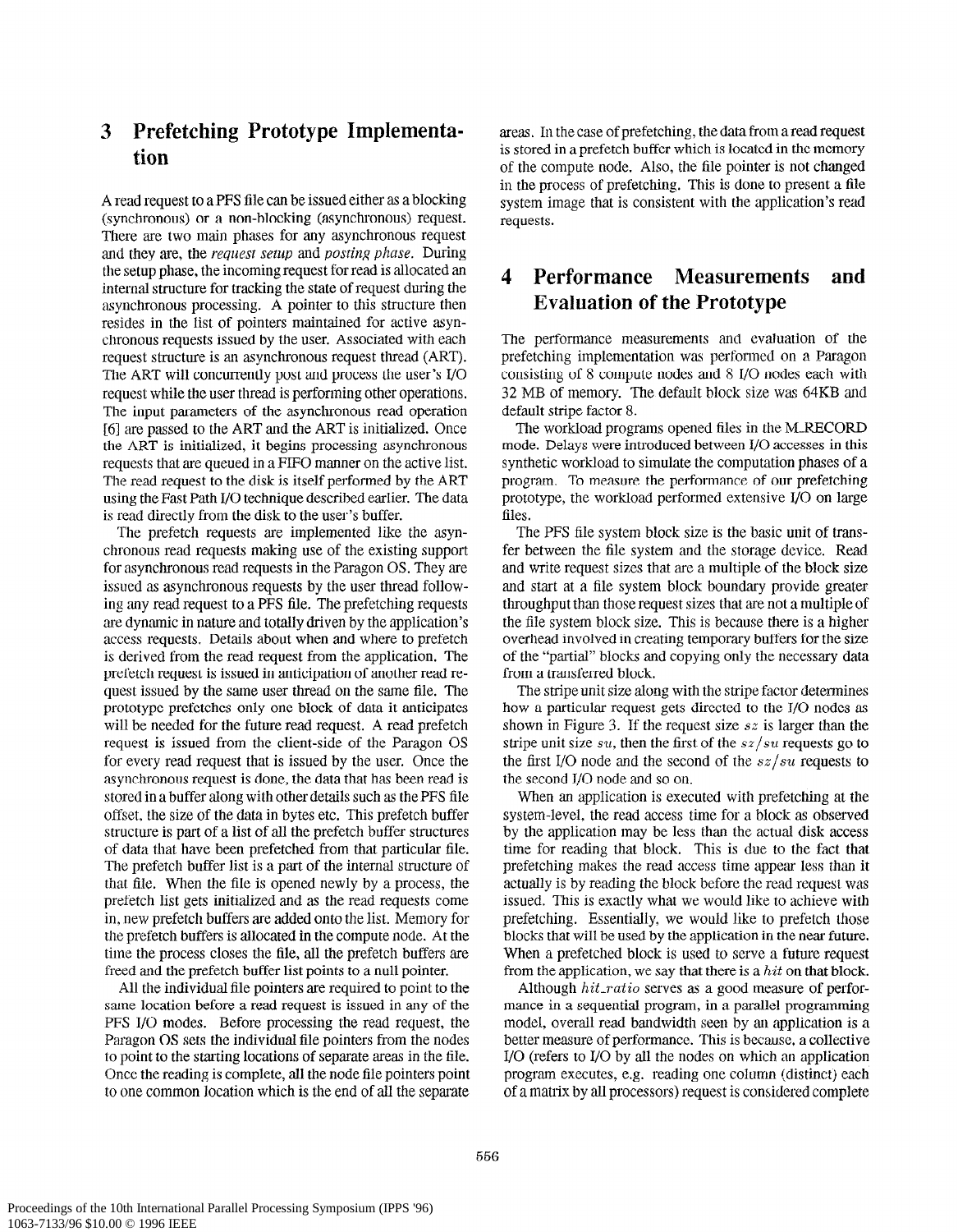

Figure 3: Declustering of Compute node requests to the I/O nodes

when the individual I/O requests of all the nodes have been satisfied. The read bandwidth is the total amount of data that can be read by all the nodes per unit time as observed by the application. For a parallel I/O mode like M\_RECORD, the numerator would be the amount of data read by all the compute nodes and the time taken is the time taken by a compute node to complete all the read calls. Another important measure to consider is the amount of overlap of I/O with computation. For example, even if at the time of a read request, the data is not available in the prefetch cache (miss when the request is presented), if most of the read is already done, the performance benefits can be tremendous. Finally, the prefetching benefits should be equally distributed amongst the processors in order to see an overall benefit.

### 4.1. Prefetching for I/O Bound Applications

This experiment generates the I/O workload of an application which does not perform any computation between the I/O calls. An example of this would be where an application issues calls to access one block after another without any computation between these calls. This workload represents the behavior of applications that perform initial reads from files before commencing computation. As our prefetching prototypedynamically issues a prefetch request for only one block from the information of a current read request issued by the user, the benefits from prefetching in this kind of application are not significant as shown in Table 1. There are no significant differences between the read bandwidths with and without prefetching. The prefetch request aimed to serve the future I/O request call does not have a significant head start and hence the application takes the same time to complete all its read accesses and hence no change is observed in the read bandwidth. The read bandwidths for the preFetching case are comparable with the non-prefetching case in all the block sizes except for 64KB size. This is

| Request  | File | Read             | Read          |
|----------|------|------------------|---------------|
| size     | size | (MB/sec)         | (MB/sec)      |
| (KB)     | (MB) | (MB/sec)         | (MB/sec)      |
| per node |      | (no prefetching) | (prefetching) |
| 64       | 128  | 15.7567          | 13.0933       |
| 128      | 128  | 16,9066          | 16.5867       |
| 256      | 128  | 16.0100          | 16.9600       |
| 312      | 128  | 15.9767          | 15.3334       |
| 1024     | 128  | 19.2133          | 19.5967       |
| 64       | 256  | 15.8700          | 12.5667       |
| 128      | 256  | 16.4300          | 16.9800       |
| 256      | 256  | 16.2334          | 16.6067       |
| 512      | 256  | 15.5767          | 18.8576       |
| 1024     | 256  | 17.9967          | 19.6433       |

Table 1: PFS Read Performance with and without Prefetching: stripeunit size=64KB stripegroup=8

due to the overhead involved in prefetching. The prefetched data is copied into the prefetch buffer present in the system and from there is copied into the user buffer which is not available until the user makes a read request. The prefetching overhead is more pronounced when the request sizes are smaller as the time to complete a read is also less for these requests.

### 4.2 Prefetching for Balanced Applications

To study the benefits of prefetching, we use balanced workloads that perform significant amounts of I/O interleaved between computations. In [5] such applications are termed as "balanced". To simulate computation for each block read, delays were introduced between consecutive reads. Figures 4 and 5 summarize the results for file size of 128MBytes when delays are introduced between successive read requests. The computation times between the I/O requests ranged from 0.001 second to 0.1 second. This range of delays represents from "no overlap" to "complete overlap" between computation and I/O for a subset of parameters. Figure 4(A-C) demonstrates that when overlap between I/O and computation is present, significant performance improvcments can be obtained.

Thus, the closer to completion a prefelch request is, the lesser time a hit read request will have to wait for the prefetching to complete. We also notice that as the request size increases, the time taken for a prefetching request will also increase and only with a corresponding increase in computation times can we expect a proportional rise in the observed bandwidth. Table 2 gives the minimum read access times for the various request sizes. These times determine how much overlap will occur between computation and I/O. For example, for a request size of 1024KB. it takes 0.42sec to complete a read request. Thus, a delay of 0.1 sec is not enough to provide any significant overlap. This fact is clearly evident from Figure  $5(D \text{ and } E)$ , where the request sizes are 512KB and 1024KB per processor, and therefore, the read time itself is so large that no significant overlap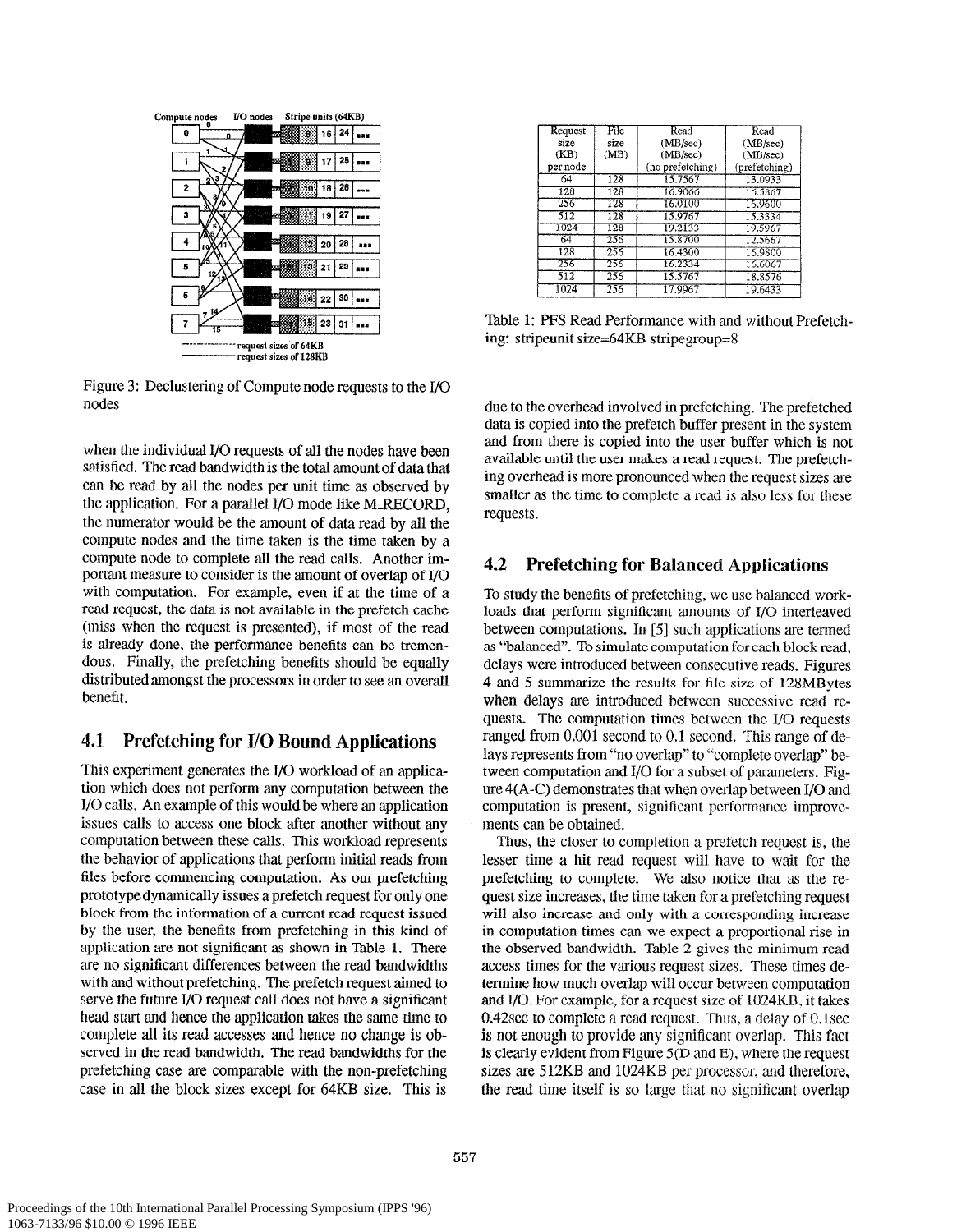

Figure 4: PFS Read Performance for Balanced Workloads for 64KB, 128KB, 256KB Request Sizes- File Size (128MB)



Figure 5: PFS Read Performance for Balanced WorkIoads for 512KB, 1024KB Request Sizes- File Size (128MB)

takes place with the computation. Thus, no performance gains are observed. The relation between the time taken to

| <b>Request Size</b><br>(KB) | Read Access Time<br>(sec) |
|-----------------------------|---------------------------|
| 54                          | 0.0317                    |
| 12.8                        | 0.0592                    |
| 256                         | 0.1249                    |
| 512                         | 0.2504                    |
| 1024                        | 0.4164                    |

Table 2: Read Access Times for Various Request Sizes

satisfy a prefetch read request by accessing a disk and the time spent on computation between the consecutive read requests determines what percentage of I/O can be overtapped with computation. The read request size also determines how long a prefetch read access will take and this time can be used to overlap computation with I/O in order to reduce the I/O latency.